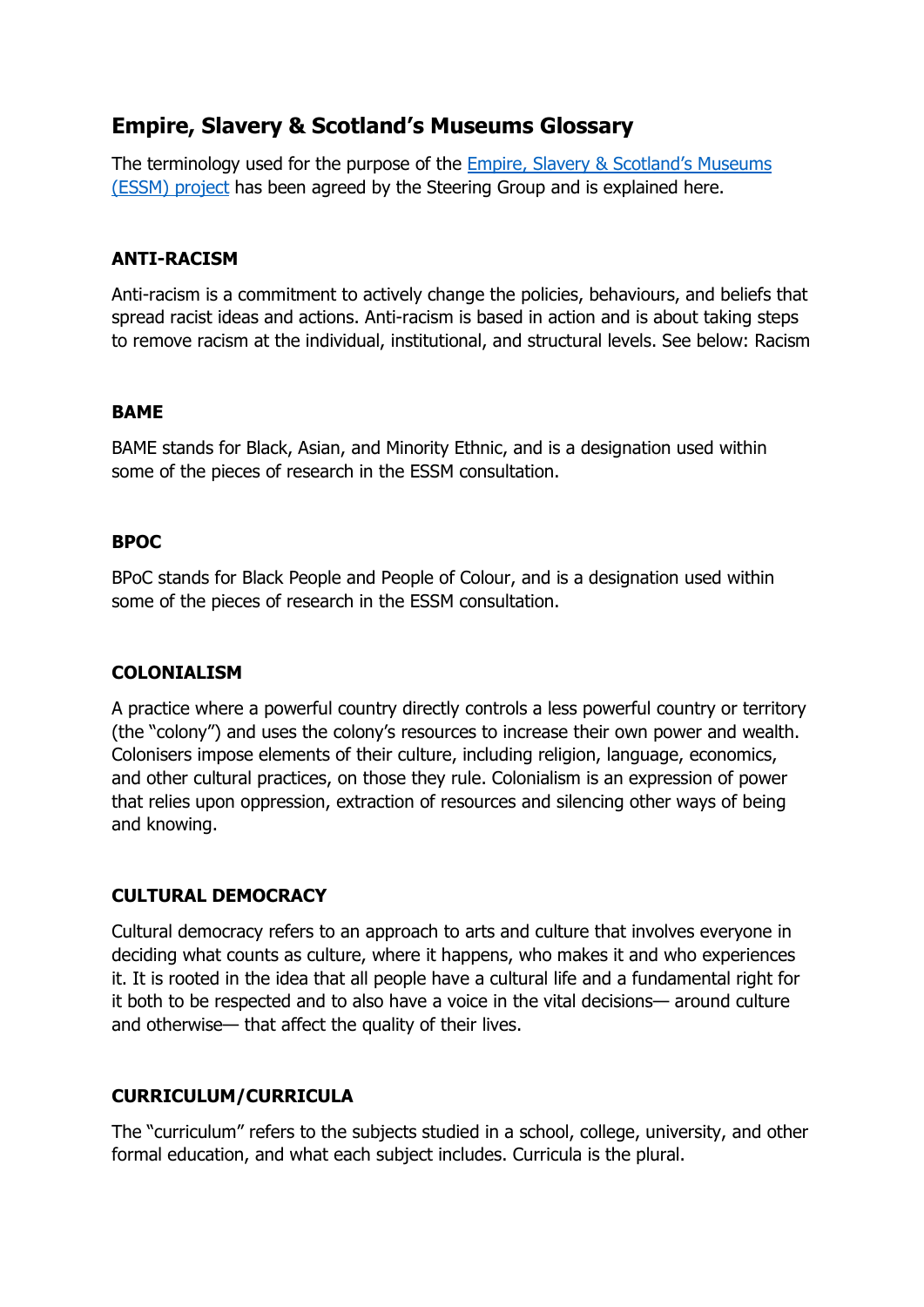## **DECOLONISING/DECOLONISATION**

Historically, the word "decolonisation" has referred to the political processes – including varied forms of anticolonial resistance – that ended direct colonial rule. In this context, decolonisation is about people subjected to foreign domination actively taking control of their lives, territory, and institutions as well as their cultural and national identity.

Today decolonial thinking and practice recognises that—despite a UN resolution in 1960 that declared the necessity of bringing colonialism in all its forms to an end—nearly 2 million people worldwide still live in non-self-governing territories.

Decolonisation is also widely used in non-political contexts, including in museums. The Museums Association says, "decolonisation" is not simply the relocation of a statue or an object; it is a long-term process that seeks to recognise the integral role of colonial mentalities in museums – from their creation to the present day. Decolonisation requires a reappraisal of our institutions and their history and an effort to address colonial structures and approaches to all areas of museum work.

## **DUTY-BEARERS**

In general terms, duty-bearers are publicly funded organisations. Duty-bearers have duties to ensure they enable people (rights-holders) to attain their human rights, and that they change their approaches where they are preventing people from realising their rights under the Universal Declaration of Human Rights. Organisations which are not publicly funded should also strongly consider their responsibilities to enable people to attain their human rights, to engage with good practice.

## **EMPIRE**

An empire, or imperial system, is where a central or main power rules over other territories outside of the main power's original borders. "Imperialism" is a term that is related to this, usually meaning the creation and maintenance of unequal relationships between nations. The British Empire was a system of dependencies (a territory that does not have full political independence) or colonies across the world, which were under the rule of the British Crown and government for about 300 years.

## **ETHNICITY**

An ethnic group or ethnicity is a grouping of people who identify with each other based on shared qualities such as a common set of traditions, ancestry, language, history, society, culture, nation, or religion. Ethnicity is separate from, but related to, the concept of "race".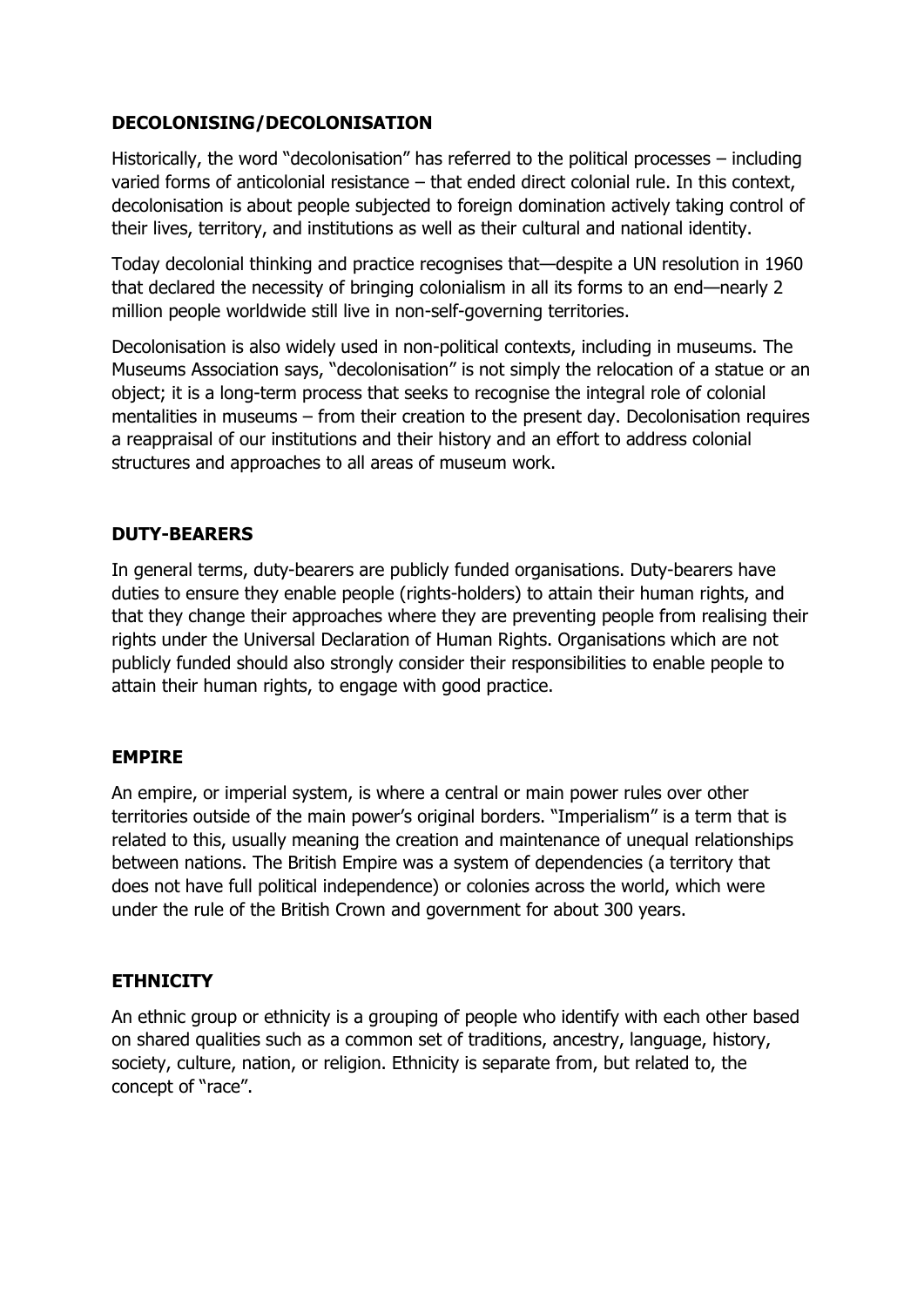#### **HISTORIC SLAVERY**

When referring to "historic slavery" in the ESSM Steering Group's Recommendations report we are distinguishing from more modern forms of enslavement. Historic slavery includes "chattel slavery": a form of slavery in which the enslaved person is legally classified as a piece of property (rather than a human being) belonging to their owner. An enslaved person under this system has no rights, and they remain enslaved for life. Any children born to an enslaved person is also then enslaved for life. One form of chattel slavery includes the transatlantic trade in African people, who were then enslaved in the Americas under the chattel slavery system. Chattel slavery was also implemented by the British in Mauritius and the Cape.

## **ITEM (REFERRING TO HOLDINGS WITHIN SCOTTISH MUSEUMS)**

The term "item" refers to objects, specimen, and samples, but also to ancestral (human) remains and sacred items; the use of the term "item" here, does not diminish their importance. The Steering Group recognises that many museums operate from a position of objectification: what museums classify as "objects" or "collections" are not seen as such in multiple cultures but are recognised as having their own agency and potential personhood. The holding of these should be addressed by Scottish institutions as a priority.

## **LIVED EXPERIENCE**

Lived experience is defined as 'personal knowledge about the world gained through direct, first-hand involvement in everyday events rather than through representations constructed by other people.' In terms of racism, this includes the lived experience of being racialised.

#### **MUSEUMS**

This project is specifically focused on how museums can address the legacies of empire, colonialism, and historic slavery. According to the Museums Association (the UK professional members body) 'Museums enable people to explore collections for inspiration, learning and enjoyment. They are institutions that collect, safeguard, and make accessible artefacts and specimens, which they hold in trust for society.' Within this document, the Steering Group has chosen to refer to "museums"; this is intended to include organisations with historical collections of objects and galleries with collections of works of art.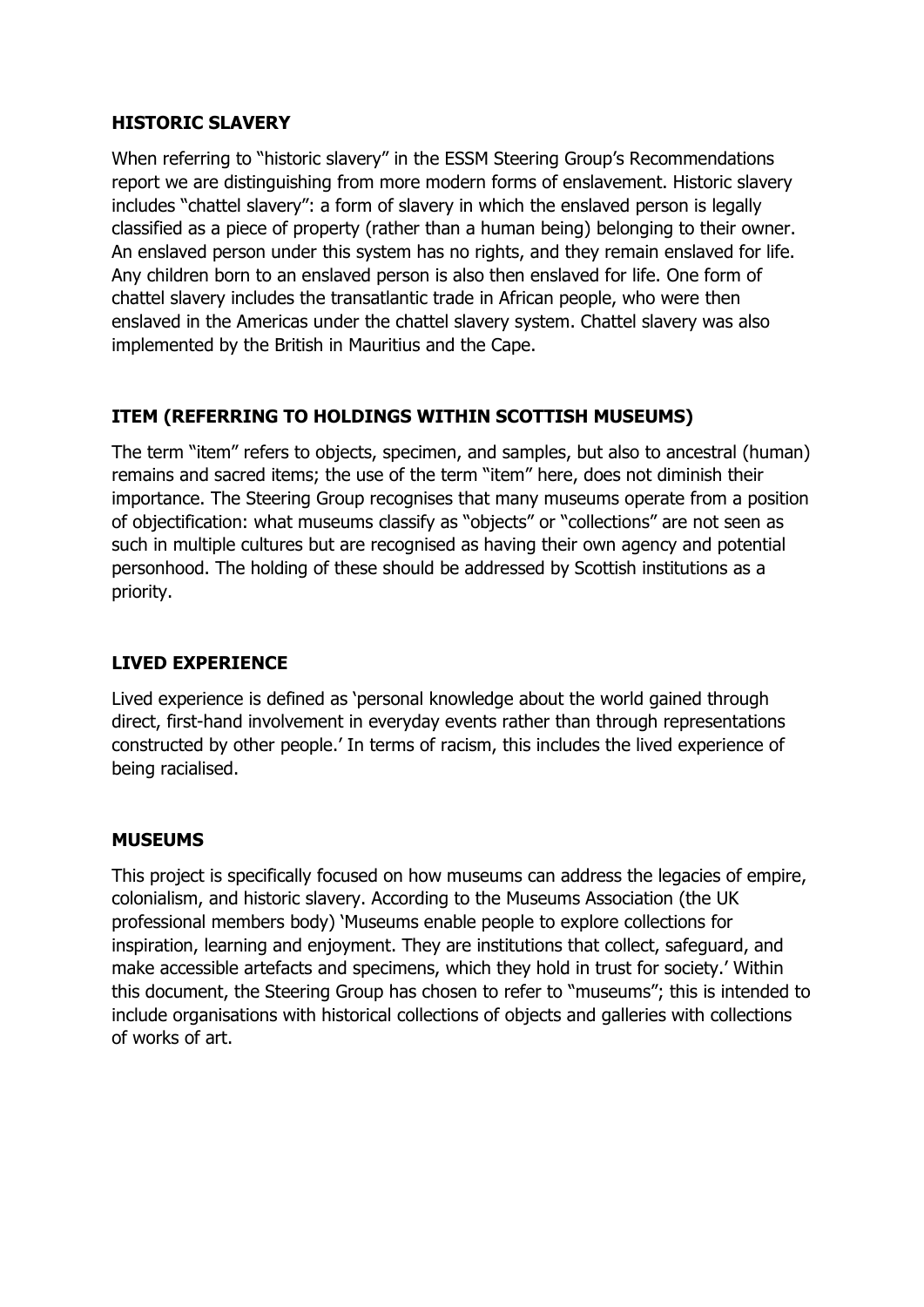#### **MUSEUMS GALLERIES SCOTLAND**

Museums Galleries Scotland is the National Development Body for the Scottish museums sector. Museums Galleries Scotland supports 442 museums and galleries, through strategic investment, advice, advocacy, skills development, and other means.

#### **NARRATIVE**

A "narrative" tells a story or describes a series of events. Racist narratives are stories or descriptions of events that spread racist ideas.

## **PRIORITY COMMUNITIES**

During the ESSM consultation period, the project used the phrase "Priority Communities" to refer to People from communities who have been negatively impacted by the structural forms of discrimination and racism that can be connected to the legacies of empire, colonialism, and historic slavery. This terminology is used within the ESSM consultation reports included in this document.

#### **"RACE"**

"Race" is a social construct (i.e. human invention) based on skin colour and facial features (shape of eyes, nose, lips, hair texture, etc.). "Race" is not scientifically supported; however, its impact on people is very much a reality.

## **RACIALISED**

The concept of racialisation refers to the processes by which a group of people is defined by their "race."

#### **RACISM**

Racism is a belief that one group of people is inferior or superior to another because of their "race". Racism/Racial injustice or discrimination is the unjust treatment of people based on this idea of superiority of one group over another.

## **RESTITUTION & REPATRIATION**

Restitution is the process by which cultural objects are returned to an individual or a community. Repatriation is the process by which cultural objects are returned to a nation or state at the request of a government. Calls for restitution ask for the return of objects acquired through conquest, plunder, and theft, as well as the reassessment of objects that were taken through legitimate, but systemically unfair, trade deals. These